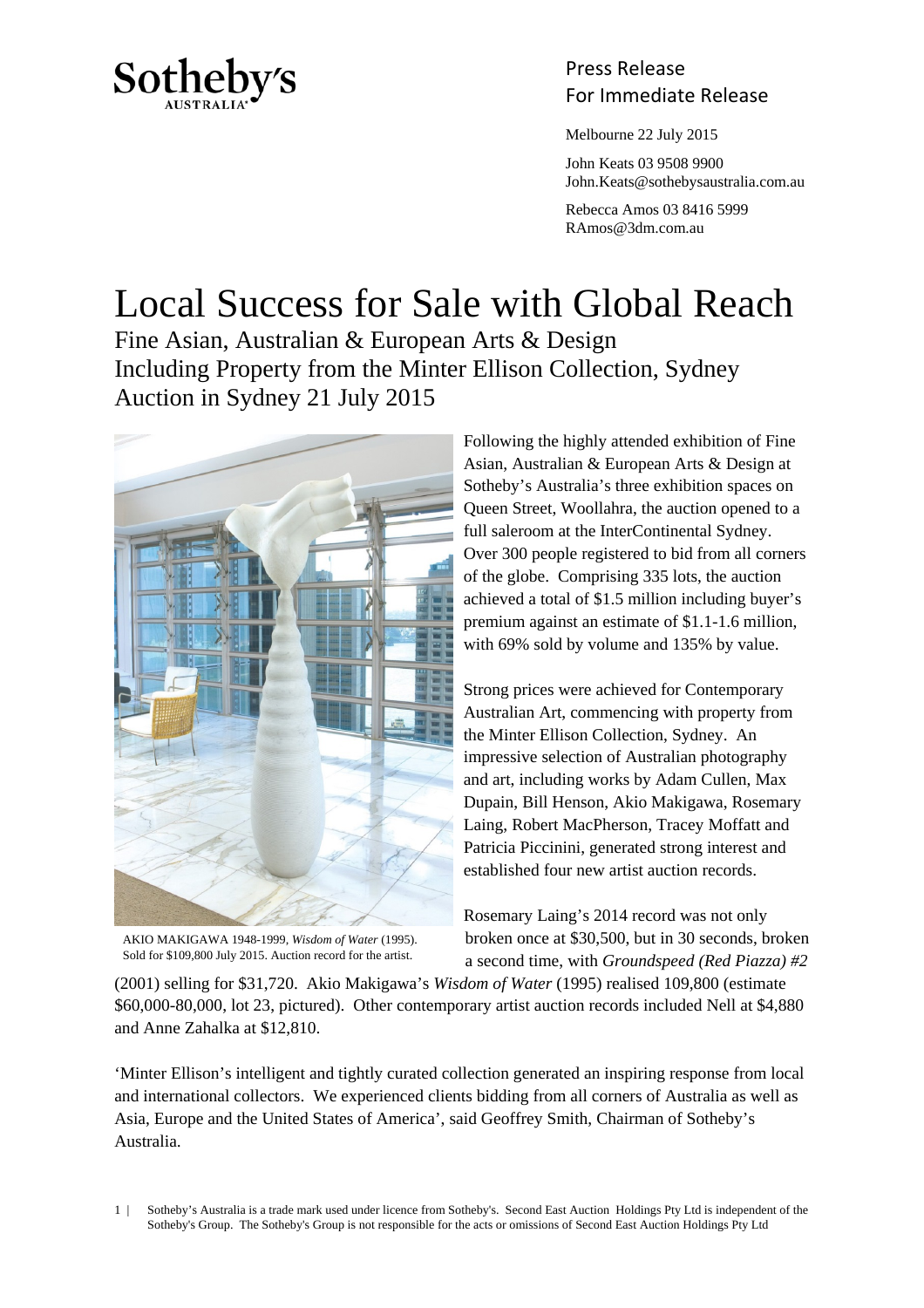Established in 1827, Minter Ellison is one of the Asia Pacific's leading law firms. Most of the Sydney collection was assembled in 2001 when Minter Ellison moved into Aurora Place, Sydney. Comprising 56 lots, the collection achieved 146% by value and realised \$489,586.

With interest from Asia and America Le Pho's *(Devant la Fenetre)* was well contested, with a result of \$41,480 (estimate \$35,000-45,000, lot 94). A Vietnamese artist, Le Pho was awarded a scholarship and trained at the École des Beaux-Arts in Paris. His scenes of Vietnam, still life with flowers, family settings and portraits, were influenced by Impressionism and Surrealism.



From Tibet, a  $17<sup>th</sup>/18<sup>th</sup>$  century gilt bronze figure of Bhaisyajaguru (Medicine

A gilt bronze figure of Bhaisyajaguru, (Medicine Buddha), Tibet, 17th/18th century. Sold for \$26,840 July 2015.

Buddha) created a flurry of bidding in the auction room and via the internet and telephones. Quadrupling the high estimate of \$6,000 the bronze figure sold for \$26,840 (lot 228).

Other Asian Art highlights include; a Chinese embroidered silk three-panel hardwood screen selling for over double the high estimate for \$39,040 (estimate \$12,000-16,000, lot 208), and a Ming dynasty 'Longquan' celadon garden seat with a frieze of Buddhist lions among flowering stems and cloud scrolls was vigorously pursued and acquired by a room bidder for \$34,160 (estimate \$3,000-5,000, lot 127).

A stand-out result amongst the furniture was an Australian cedar glazed bookcase, circa 1850 with provenance previously from the Clifford Craig Collection achieving \$15,860 (estimate \$4,000-6,000, lot 274). A Charles and Ray Eames 670 lounge chair and 671 ottoman, designed in 1956 was perused by telephone, absentee and internet bidders coming to rest at \$5,124 with an internet bidder (estimate \$2,500-3,000, lot 288).

Selling to a telephone bidder for \$31,720, a fine sterling silver soup tureen by Paul Storr, London dated 1820 concluded the evening's sale (estimate \$20,000-25,000, lot 335) Storr's reputation rests on his mastery of the grandoise neo-Classical style developed in the Regency period.